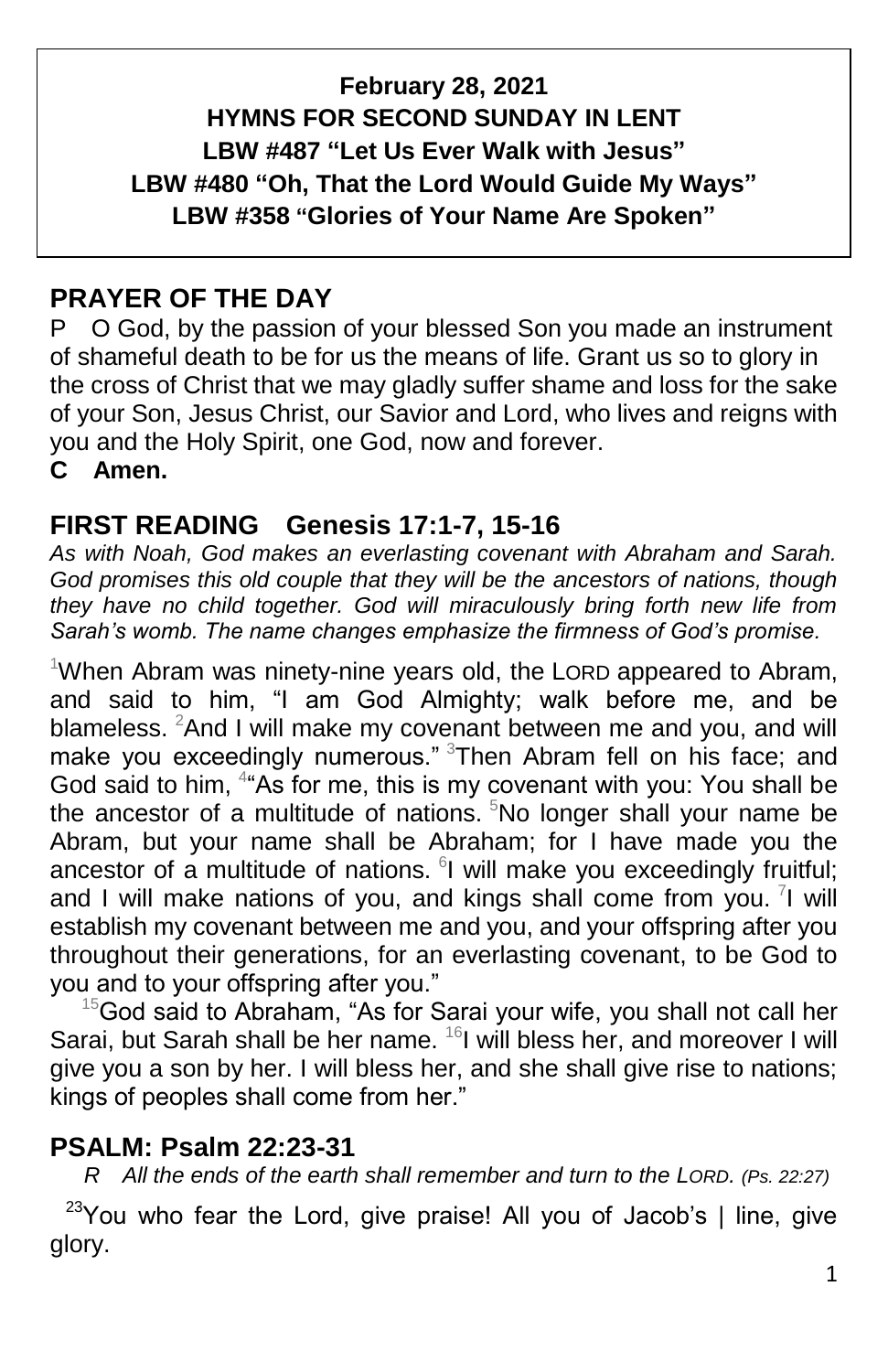Stand in awe of the Lord, all you off- | spring of Israel.

**<sup>24</sup>For the Lord does not despise nor abhor the poor in their poverty;** 

 **neither is the Lord's face hid- | den from them; but when they cry out, | the Lord hears them.**

 $^{25}$ From you comes my praise in the | great assembly;

I will perform my vows in the sight of those who | fear the Lord.

**<sup>26</sup>The poor shall eat | and be satisfied, Let those who seek the Lord give praise! May your hearts | live forever!** *R*

 $^{27}$ All the ends of the earth shall remember and turn | to the Lord; all the families of nations shall bow | before God.

**<sup>28</sup>For dominion belongs | to the Lord, who rules o- | ver the nations.**

 $^{29}$ Indeed, all who sleep in the earth shall bow | down in worship; all who go down to the dust, though they be dead, shall kneel be- | fore the Lord.

**<sup>30</sup>Their descendants shall | serve the Lord, whom they shall proclaim to genera- | tions to come.**

 $31$ They shall proclaim God's deliverance to a people | yet unborn, saying to them, "The | Lord has acted!" *R*

# **SECOND READING: Romans 4:13-25**

*Paul presents Abraham as the example for how a person comes into a right relationship with God not through works of the law but through faith. Though Abraham and Sarah were far too old for bearing children, Abraham trusted that God would accomplish what God had promised to accomplish.*

 $13$ The promise that he would inherit the world did not come to Abraham or to his descendants through the law but through the righteousness of faith.  $14$ If it is the adherents of the law who are to be the heirs, faith is null and the promise is void.  $15$ For the law brings wrath; but where there is no law, neither is there violation.

 $16$ For this reason it depends on faith, in order that the promise may rest on grace and be guaranteed to all his descendants, not only to the adherents of the law but also to those who share the faith of Abraham (for he is the father of all of us,  $17$  as it is written, "I have made you the father of many nations")—in the presence of the God in whom he believed, who gives life to the dead and calls into existence the things that do not exist.  $18$  Hoping against hope, he believed that he would become "the father of many nations," according to what was said, "So numerous shall your descendants be." <sup>19</sup>He did not weaken in faith when he considered his own body, which was already as good as dead (for he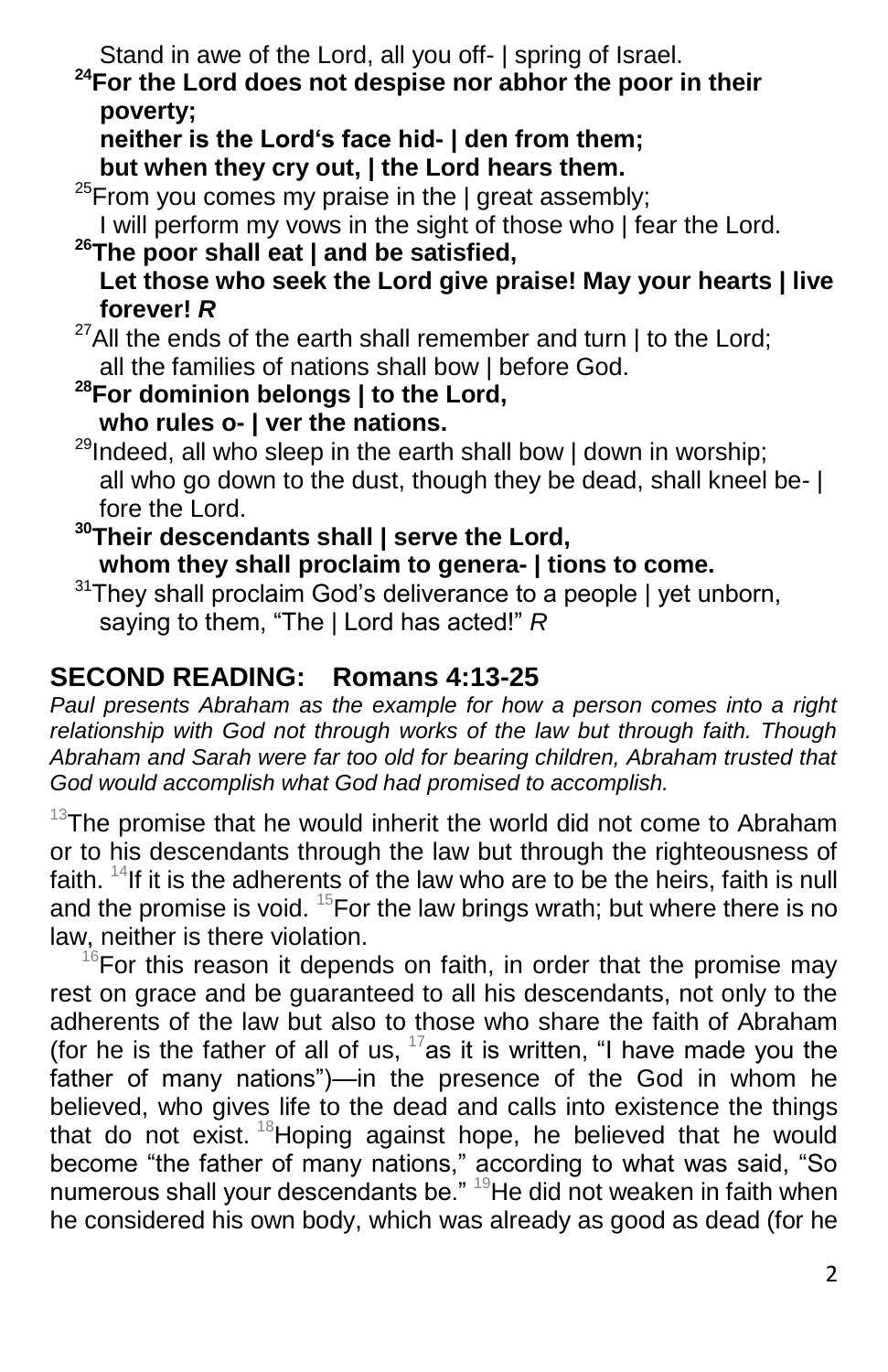was about a hundred years old), or when he considered the barrenness of Sarah's womb.  $^{20}$ No distrust made him waver concerning the promise of God, but he grew strong in his faith as he gave glory to God,  $21$ being fully convinced that God was able to do what he had promised.

 $22$ Therefore his faith "was reckoned to him as righteousness."  $23$ Now the words, "it was reckoned to him," were written not for his sake alone, <sup>24</sup>but for ours also. It will be reckoned to us who believe in him who raised Jesus our Lord from the dead,  $25$  who was handed over to death for our trespasses and was raised for our justification.

#### **GOSPEL: Mark 8:31-38**

*After Peter confesses his belief that Jesus is the Messiah, Jesus tells his disciples for the first time what is to come. Peter's response indicates that he does not yet understand the way of the cross that Jesus will travel.*

 $31$ [Jesus] began to teach them that the Son of Man must undergo great suffering, and be rejected by the elders, the chief priests, and the scribes, and be killed, and after three days rise again. $32$ He said all this quite openly. And Peter took him aside and began to rebuke him. 33But turning and looking at his disciples, he rebuked Peter and said, "Get behind me, Satan! For you are setting your mind not on divine things but on human things."

 $34$ He called the crowd with his disciples, and said to them, "If any want to become my followers, let them deny themselves and take up their cross and follow me.  $35$  For those who want to save their life will lose it, and those who lose their life for my sake, and for the sake of the gospel, will save it. <sup>36</sup>For what will it profit them to gain the whole world and forfeit their life?  $37$ Indeed, what can they give in return for their life?

 $38$ Those who are ashamed of me and of my words in this adulterous and sinful generation, of them the Son of Man will also be ashamed when he comes in the glory of his Father with the holy angels."

## **PRAYERS OF INTERCESSION**

P Relying on the promises of God, we pray boldly for the church, the world, and all in need.

#### *A brief silence.*

A Your gift of grace is for all people. Give confident faith to all the baptized, that they may follow you wholeheartedly. Give new believers joy in your promises; give hope and courage to those who suffer for their faith. Hear us, O God.

**C Your mercy is great.**